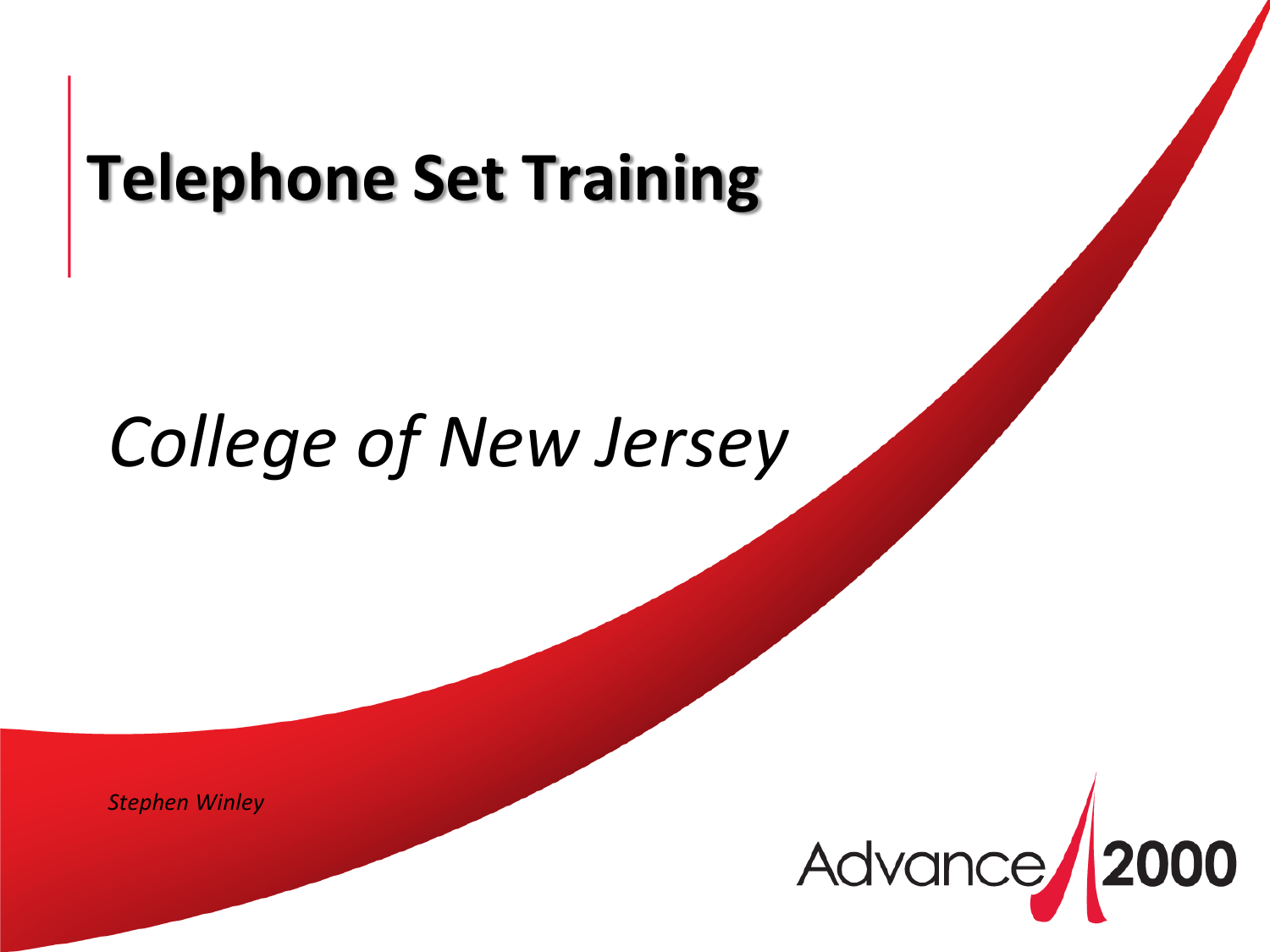

- External: Press 8 + Number + PIN
- Internal: Press 4 Digit Extension
- Emergency: Press 911

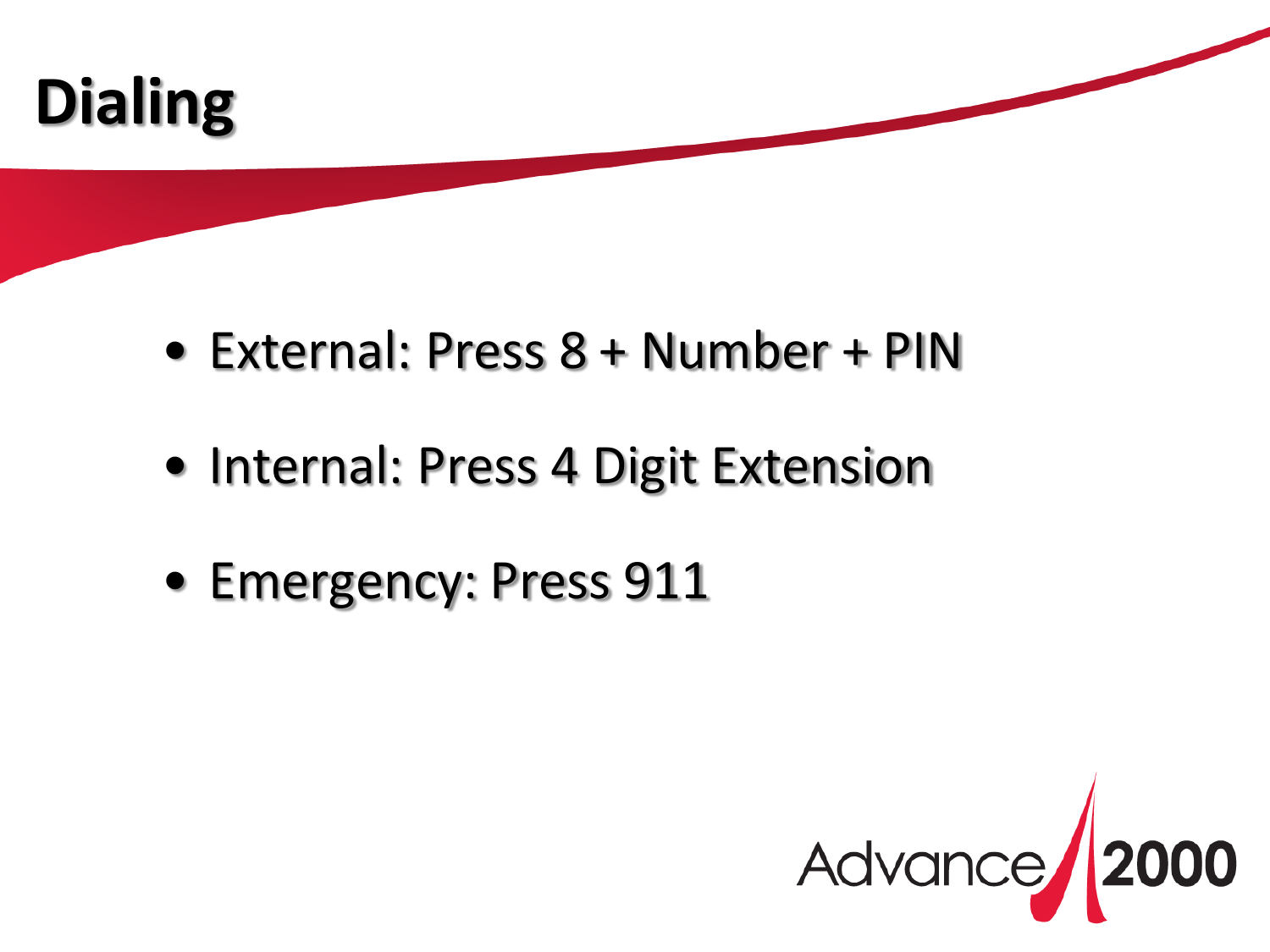# **4029 Telephone Set**

- **Adjustable graphical grey display**
- **10 soft keys (4039) & 6 soft keys (4029)**
- **Alphabetic keyboard**
- **4 directions navigator**
- **HandsFree**
- **Mute key**
- **Direct access to mailbox**
- **72 Programmable keys**
- **3.5 mm Headset plug**



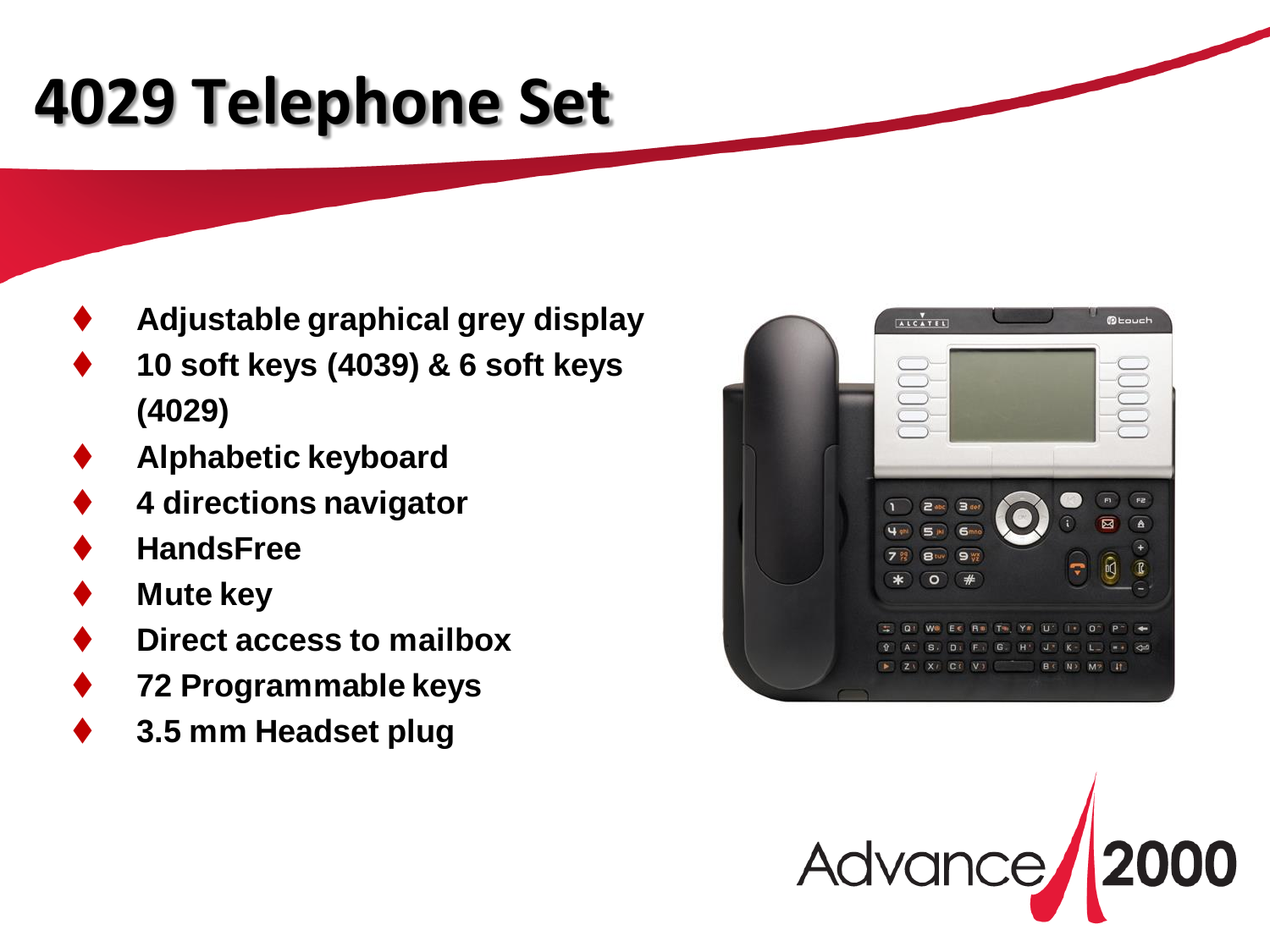# **4029 Overview**

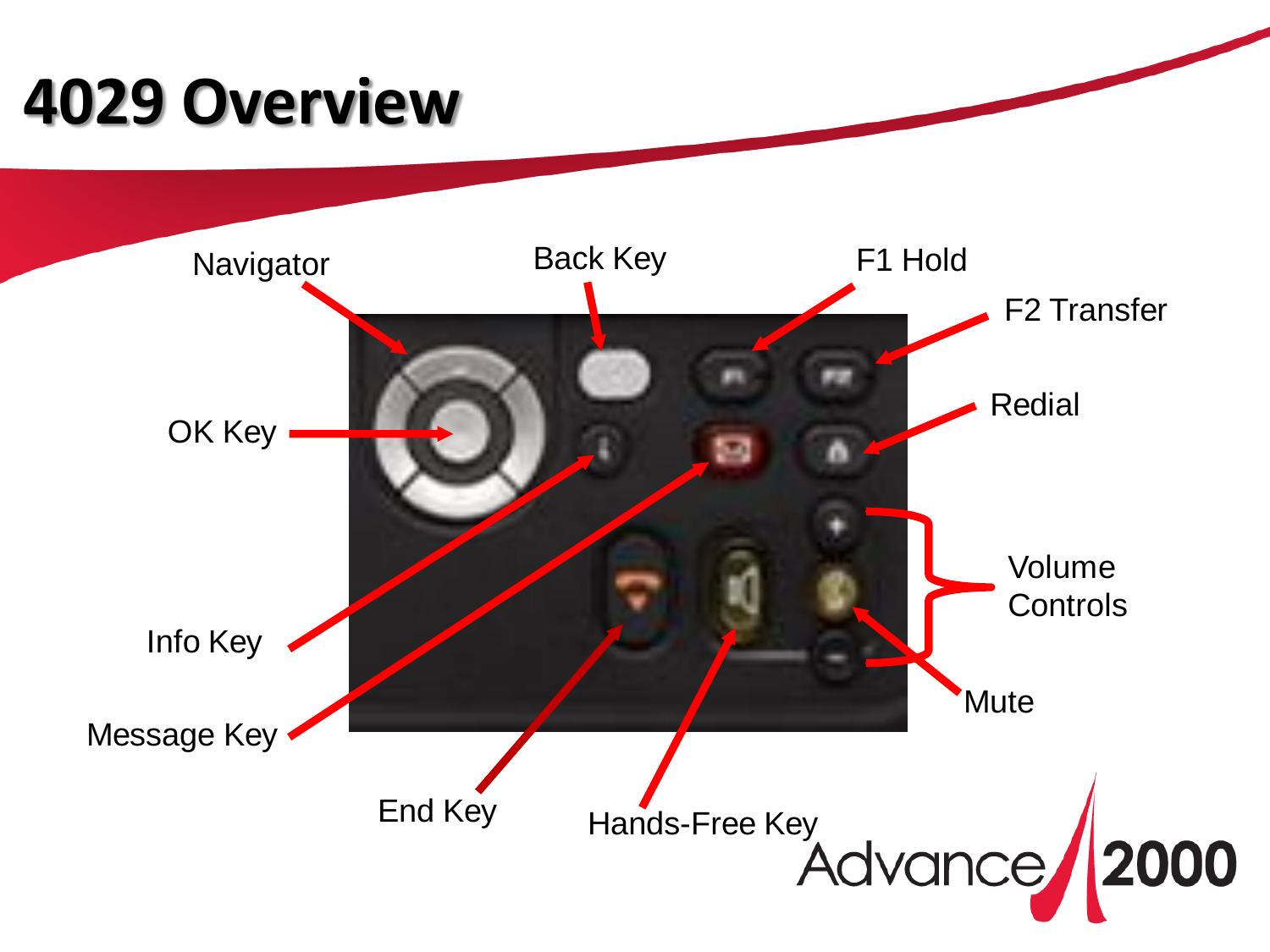# **Adjust Contrast**

- **There are two options to adjust the contrast of the display screen**
	- **1. Press the button at the top of the set to manually move the display**
	- **2. Press the + and/or – sign to adjust the contrast settings**



1

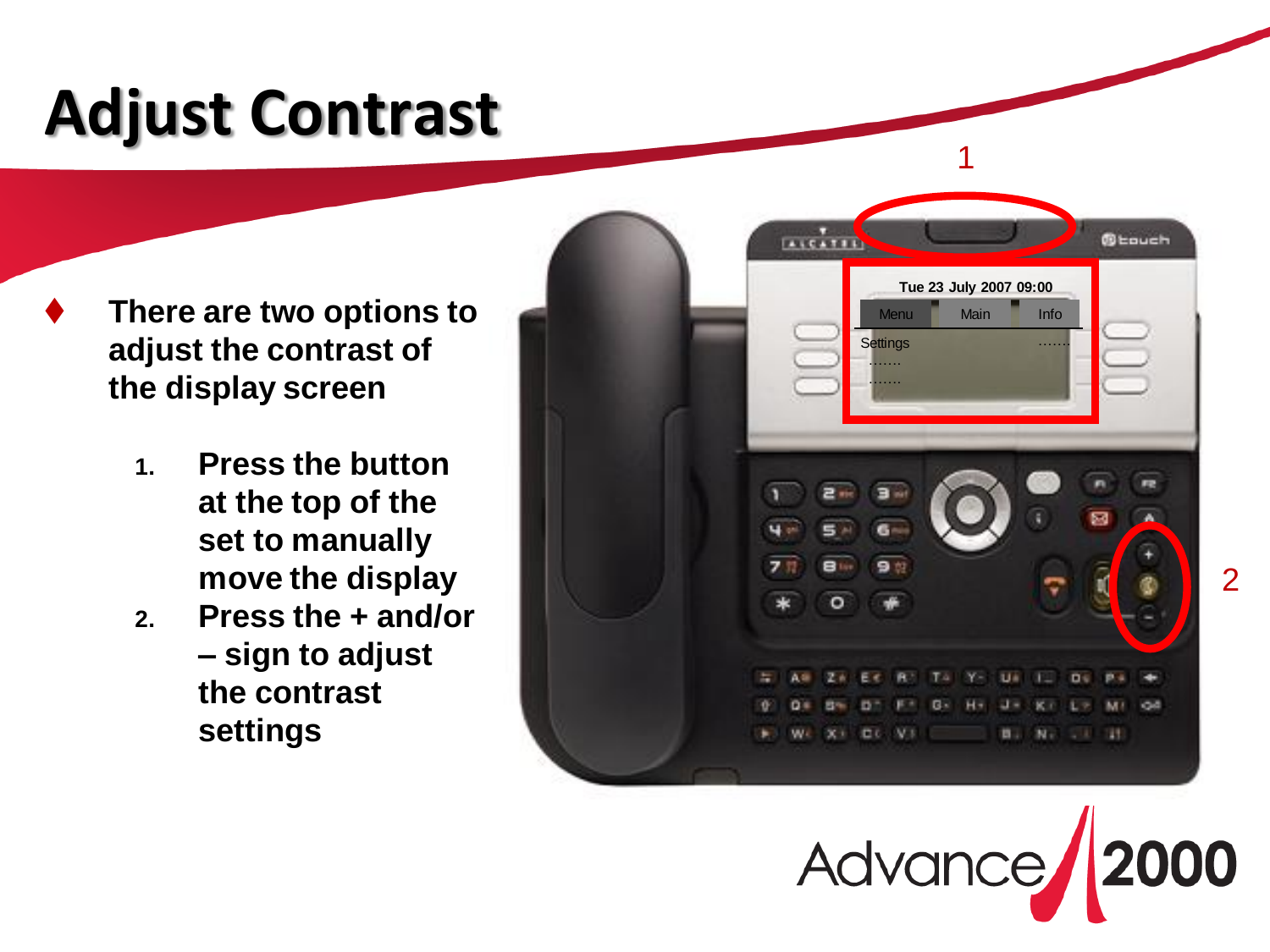# **Main**

### Main Tab/Screen

#### **Call Handling Screen**

- **1. Line Keys**
- **2. Soft Keys**
- **3. Speed Dials**



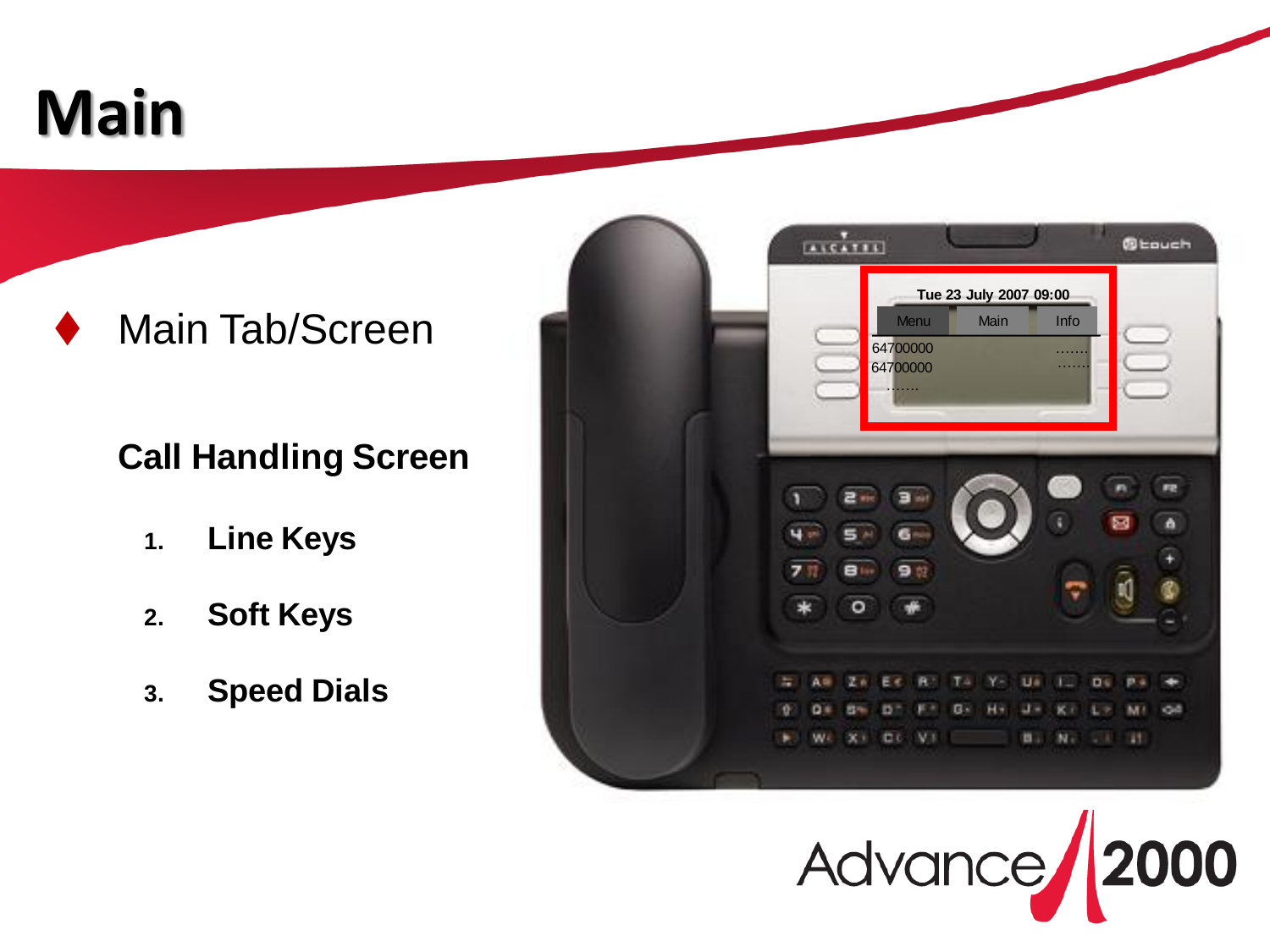

#### INFO Tab/Screen

**Displays phone information.** 



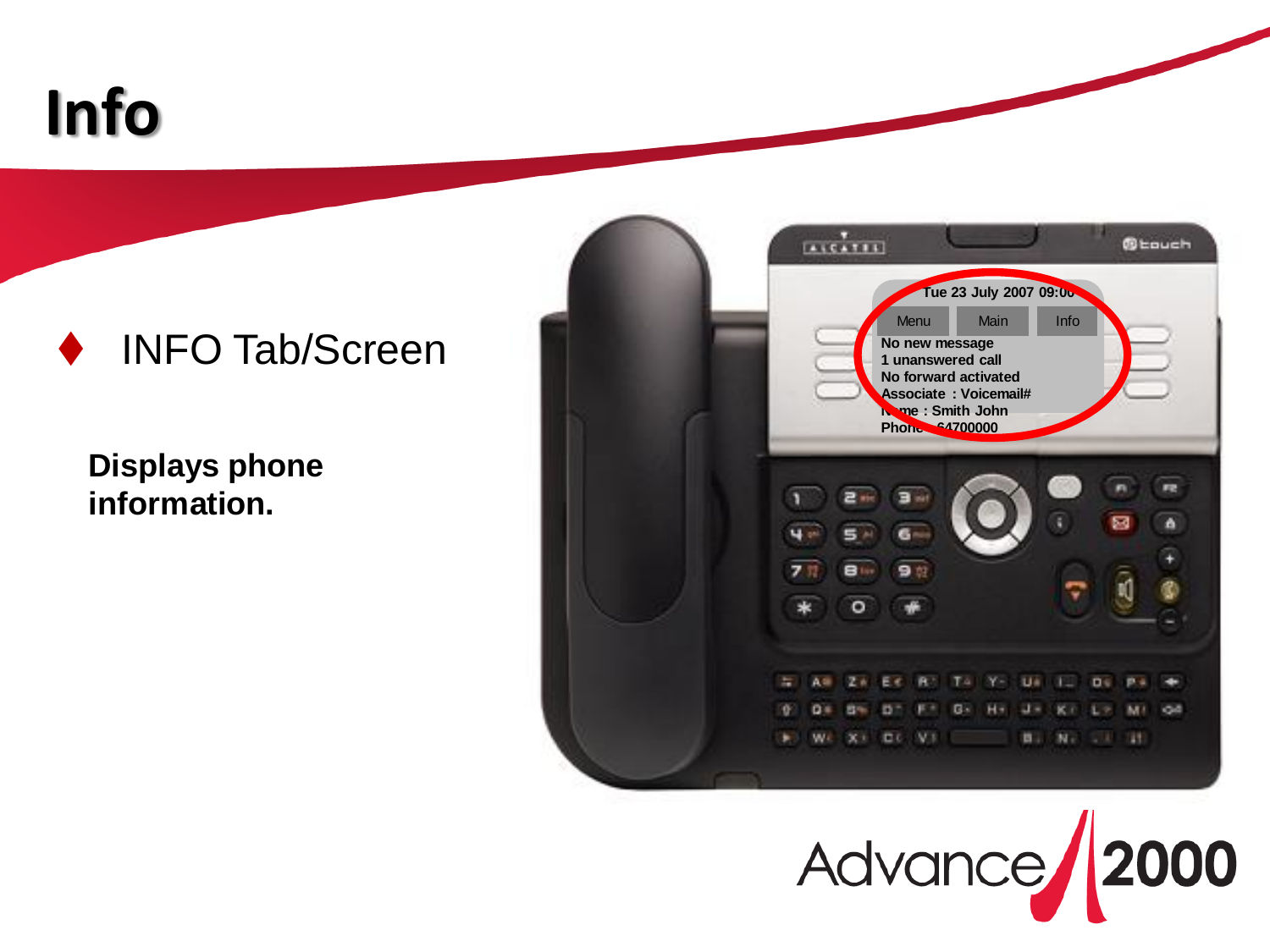## **Menu**

- Menu Tab/Screen To change your Ring tones
	- 1. Select Settings
	- 2. Select Set
	- 3. Select Ringing
	- 4. Select Internal or **External**
	- 5. Press the button next to the ring tone to listen
	- 6. Press OK to save and exit



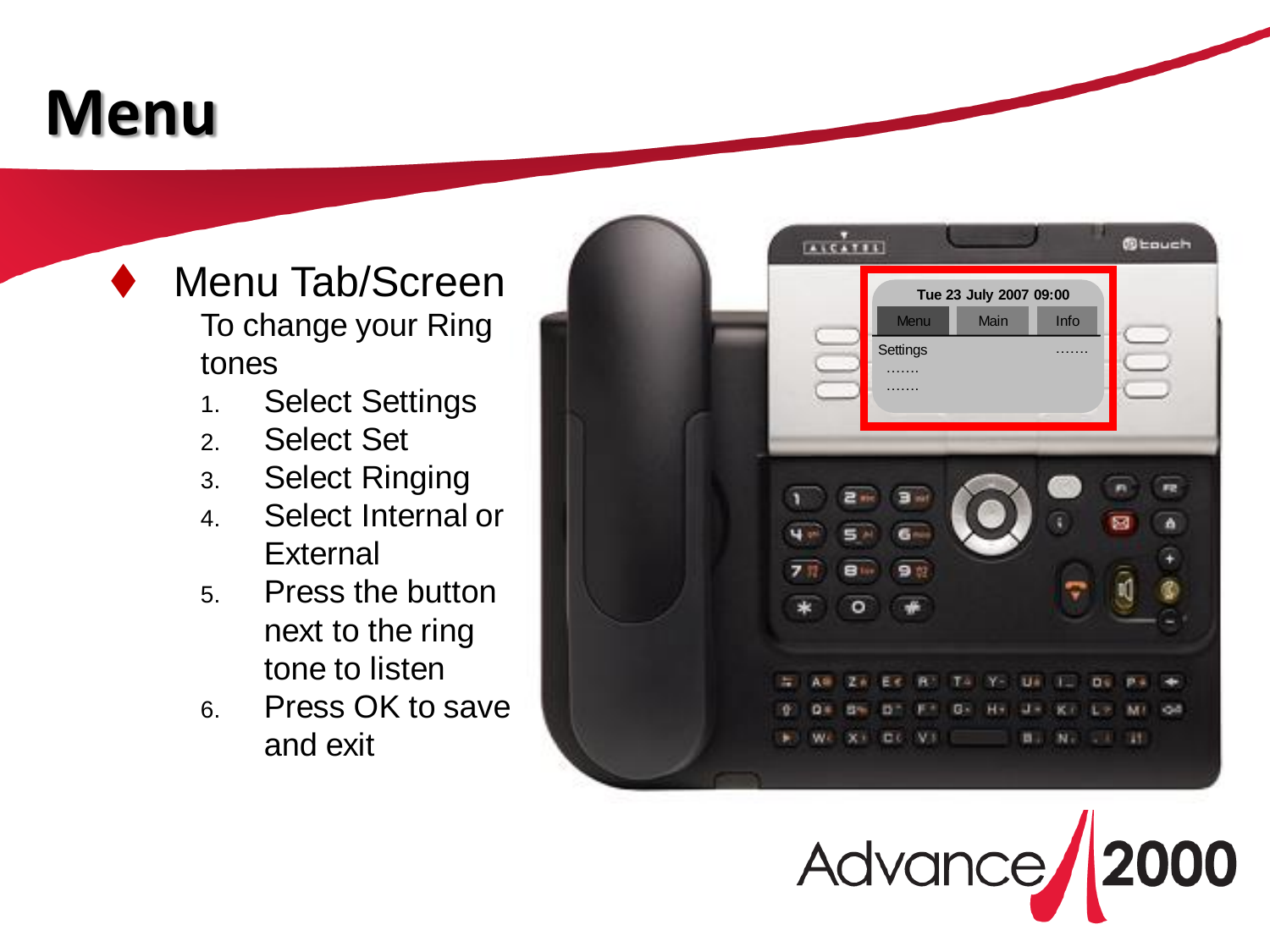# **Placing Calls**



1. Dial the Number on the Keypad



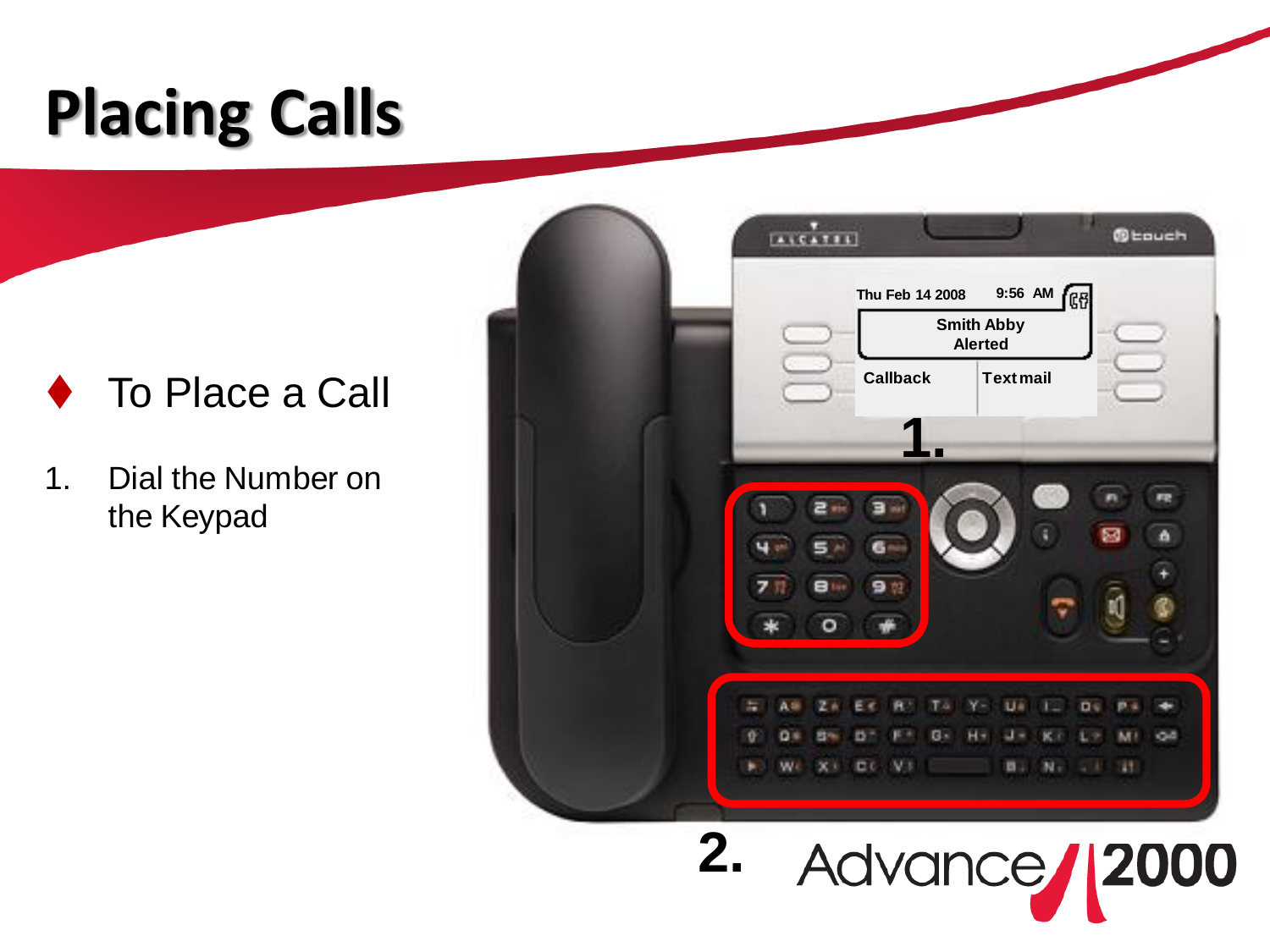# **Dial by Name**

### Access System **Directory**

- 1. Begin by entering the party's last name on the alphanumeric keyboard.
- 2. Select soft key Name to search by last name
- 3. To search by Initials enter the first initial of the first & last names then select Initials.

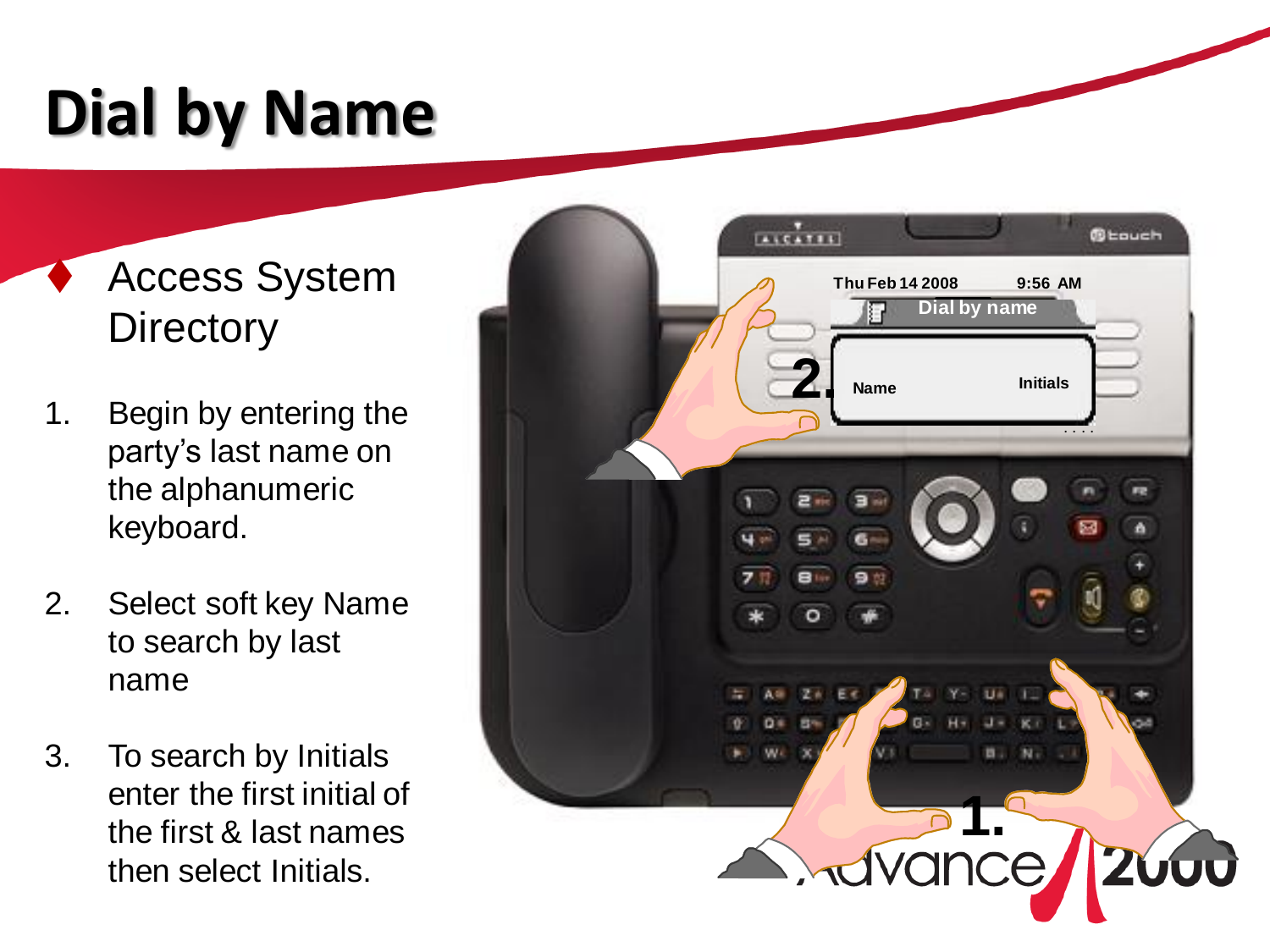## **Dial by Name Cont.**

### Dial by Name

Choose the name

Press the soft key associated with the party you wish to call. You can select the soft key next to the name or extension.



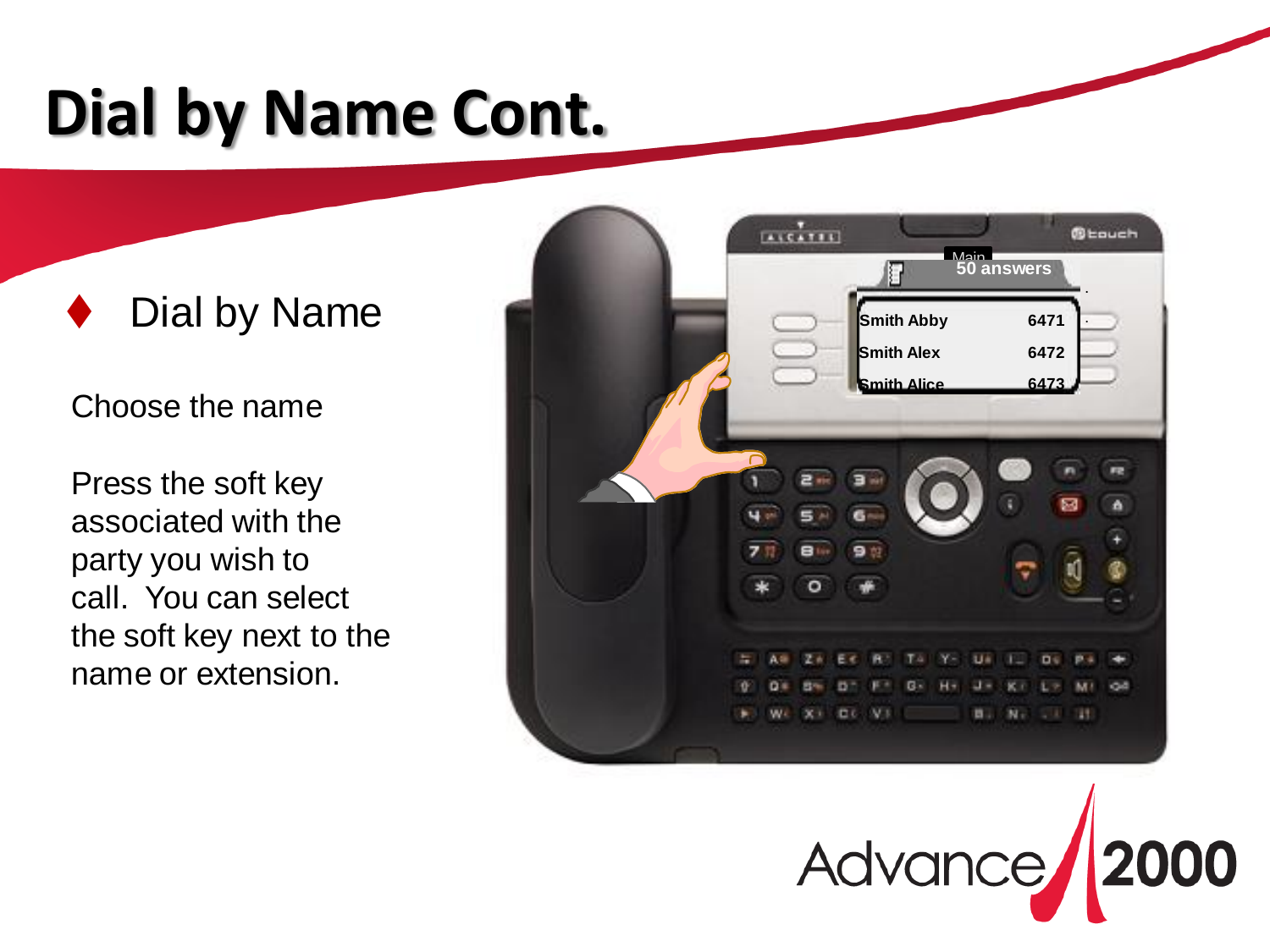# **Answering a Call**

**There are three ways to answer a call.**

- **1. Pickup handset**
- **2. Press the Take call soft key**
- **3. Press the hands free button**



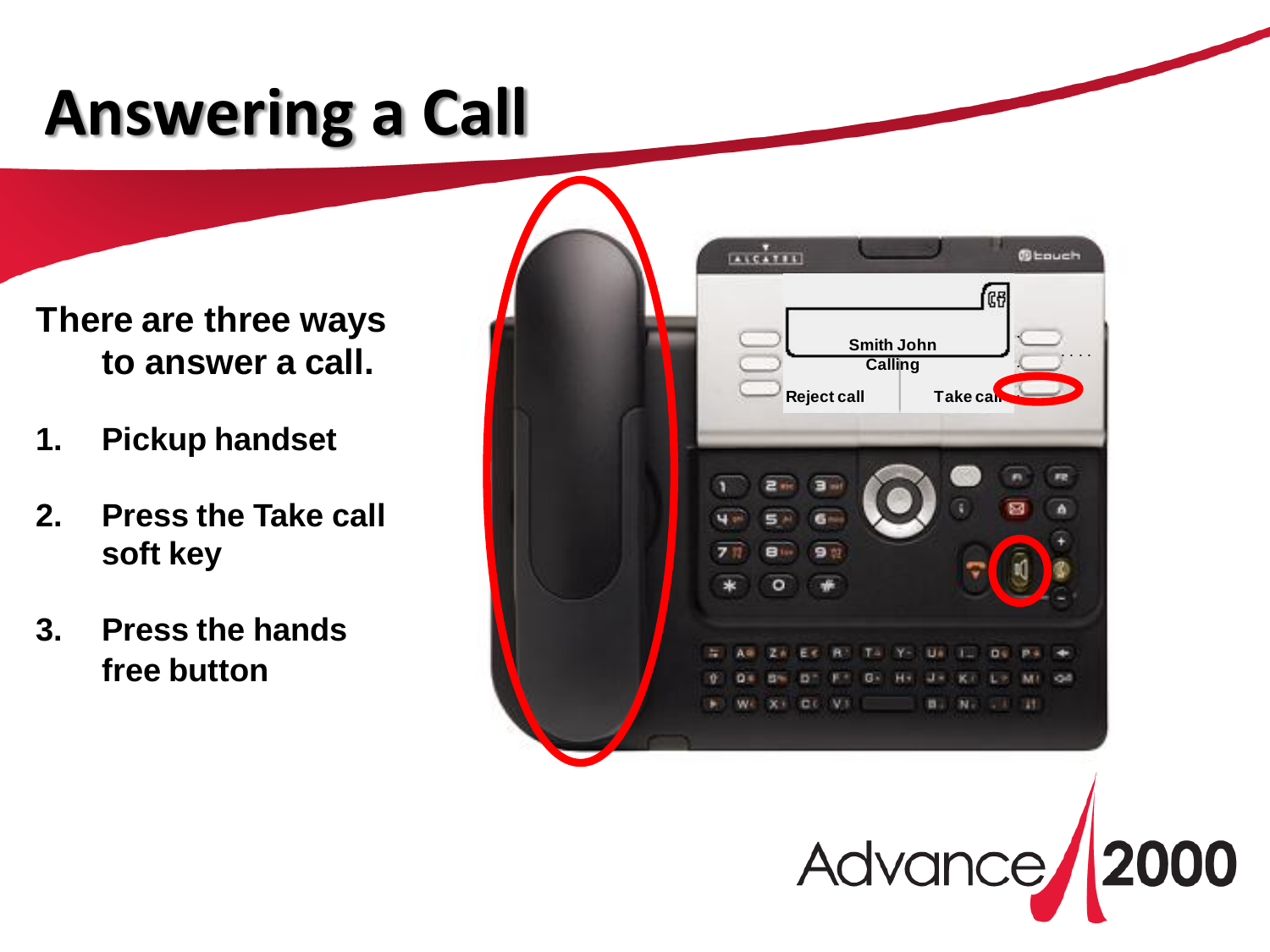# **Call Waiting**

While in conversation, if a second person calls your line the phone beeps indicating a second call.

Additionally, you are alerted on your display the name or phone number of the calling party.

Answer the call by pressing the top line key associated with the call.



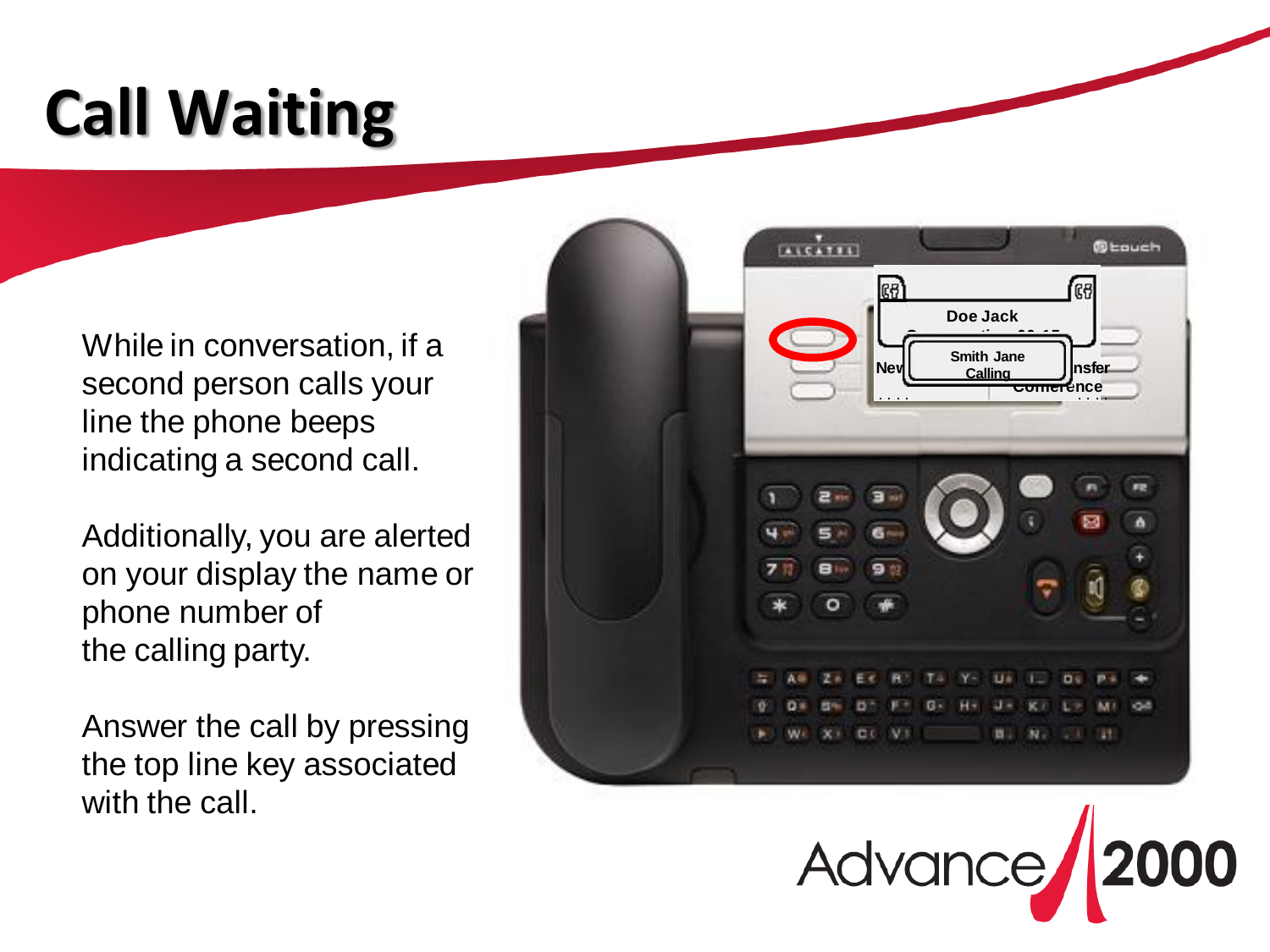# **Hold**

#### **There are 2 options for placing a call on hold:**

- 1. Press the Manual Hold Soft Key – Hold Time is indefinite
- 2. Press the F1 Hold Fixed Key – Hold Time is 2 Minutes

#### **To Retrieve Held Call:**

Press the Soft Key next to the Music Note  $\sqrt{s}$ .



**NOTE:** If fixed key is used hit the left navigator key to main page view the call on hold.

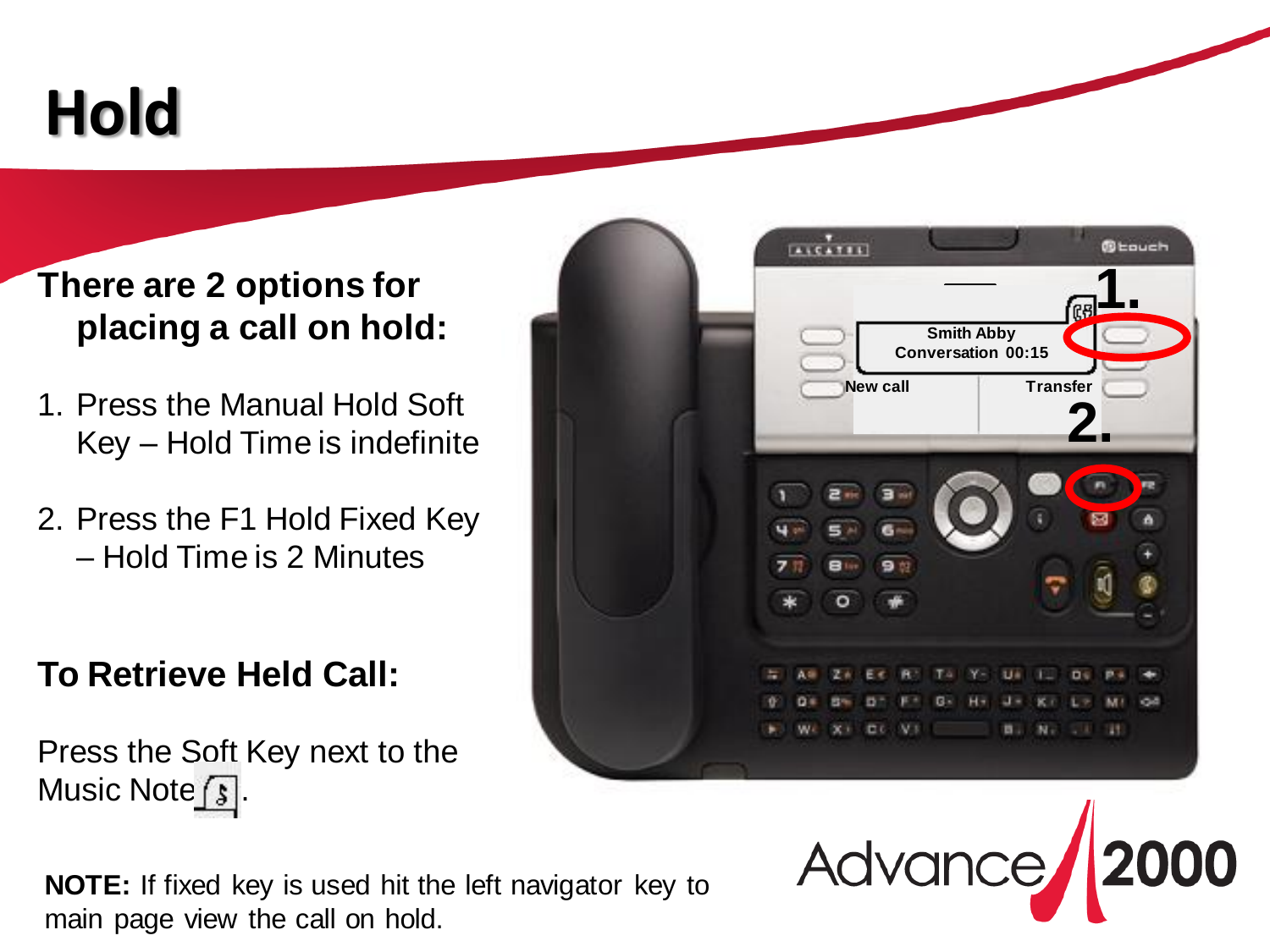# **Transfer**

#### To cancel and return to caller press cons call off soft key

Transferring is a simple 3 Step Process:

1. Press New Call soft key

2. Enter the extension where you'd like to send the call

> Wait for the called party to answer and announce the call or press transfer while set is ringing to immediately transfer the call

3. Press the Transfer Soft Key or the F2 Transfer Fixed key



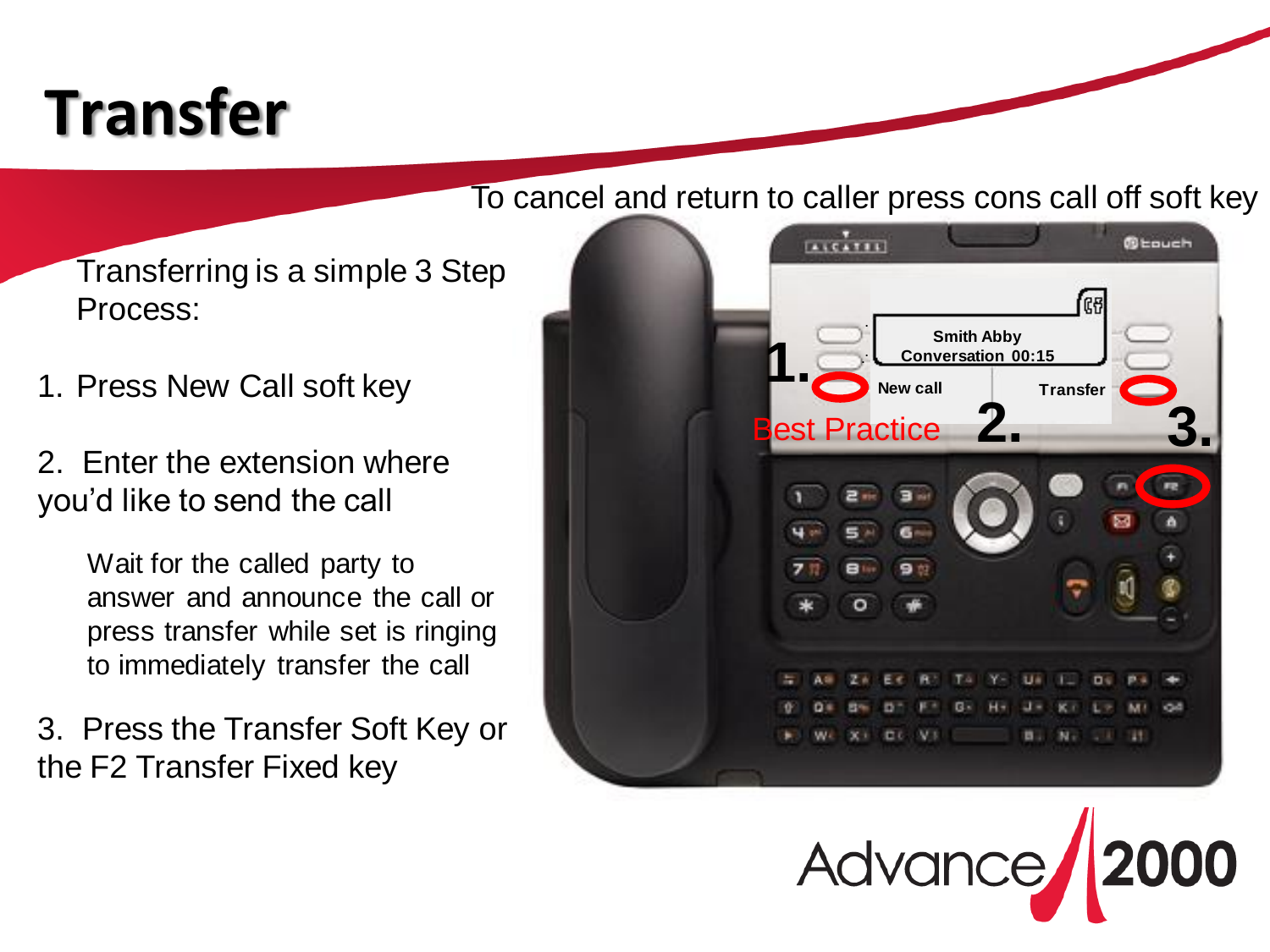# **Conference**

#### To cancel and return to caller press Cnsl/En Off soft key

There are four steps to initiating a conference call. New Call + Number + Down Arrow + Conference

- 1. Press New Call soft key
- 2. Dial the extension or phone number
- 3. When the called party answers press the down arrow one time
- 4. Press the Conf key

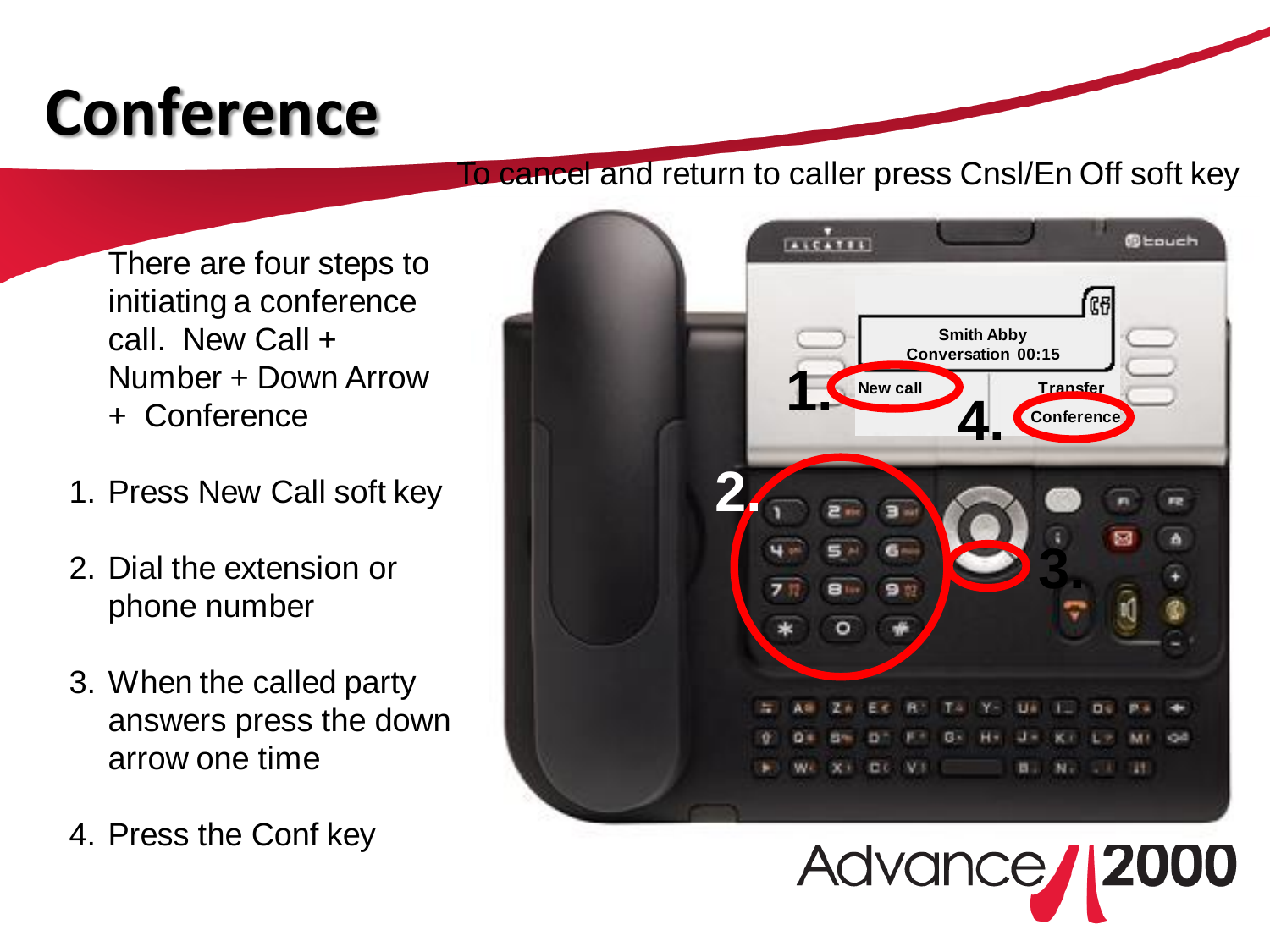# **Conference Options**

To connect the two parties and disconnect yourself press the transfer key.

To disconnect the last active caller press the End conference soft key



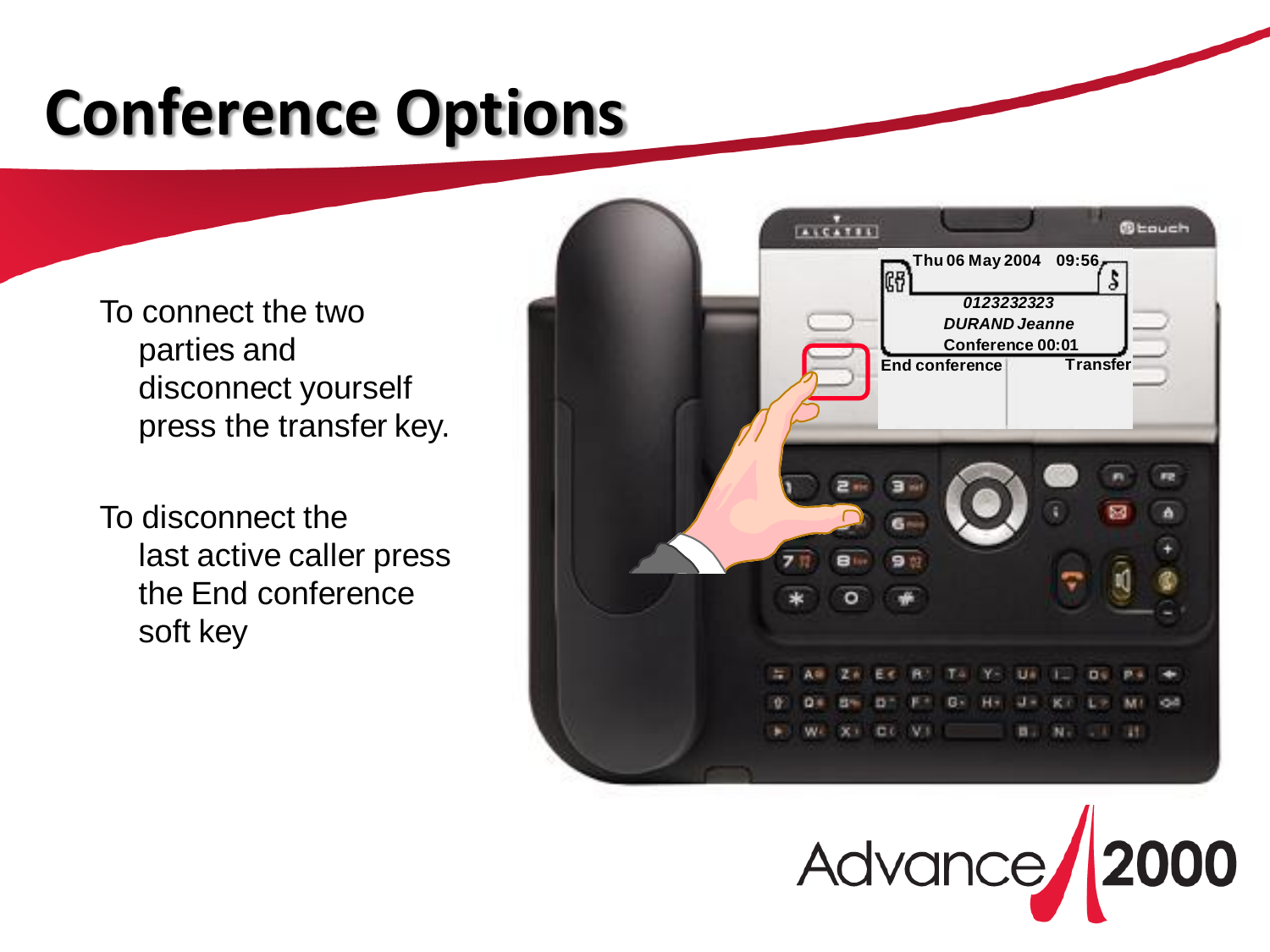# **Forwarding**

**While set is idle**

Forwarding Options Include…

- 1. Immediate forward
- 2. Immediate forward to VM

**To cancel forwarding press the button again**



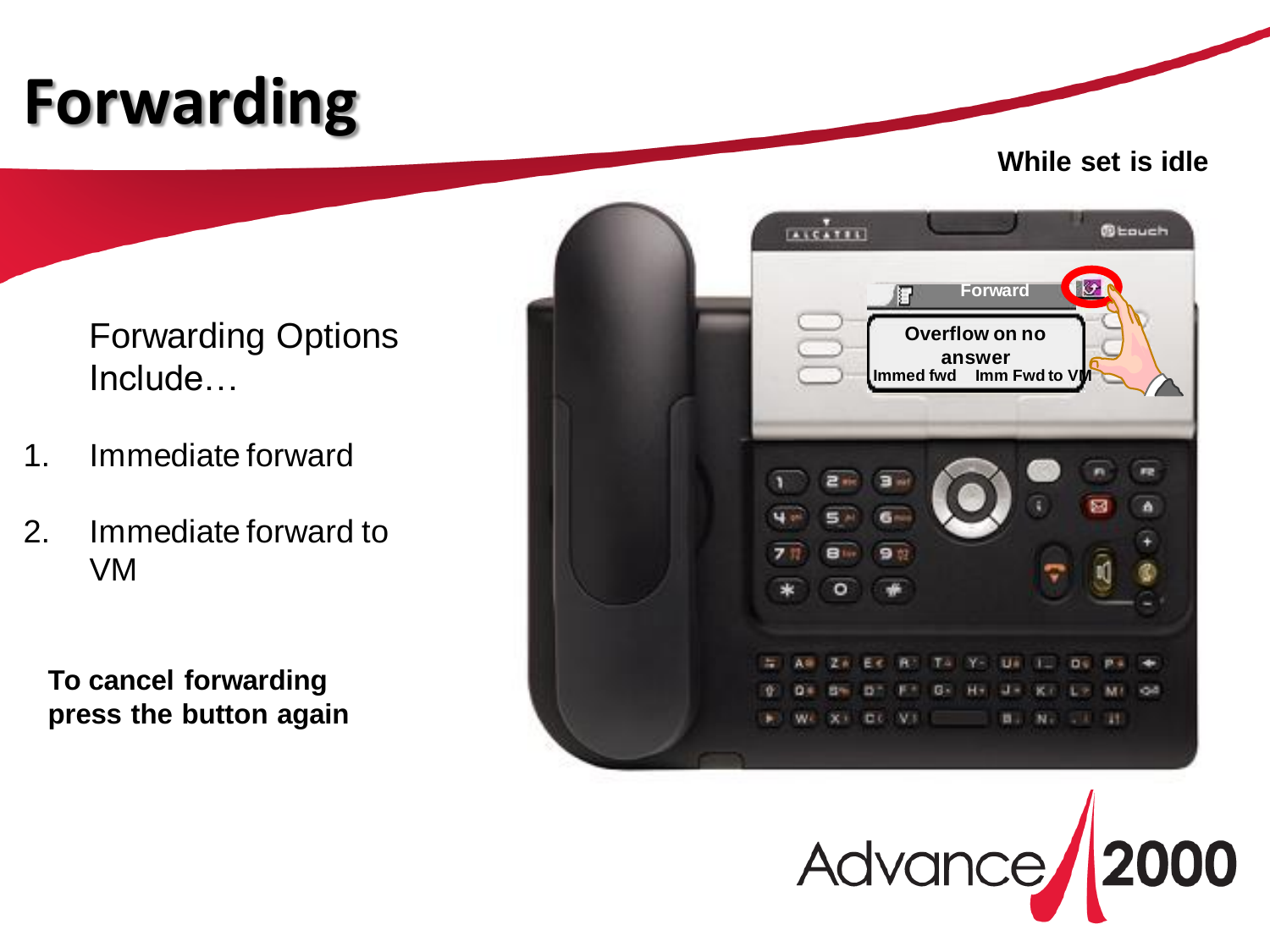## **Programming Speed Dials**

- 1. Select an empty key
- 2. Select Speed Dial
- 3. Enter the speed dial Number (enter as if dialing 8 or 8+1 for external numbers)
- 4. Press Apply
- 5. Enter the Label for the speed dial key (using alpha keypad)
- 6. Press Apply



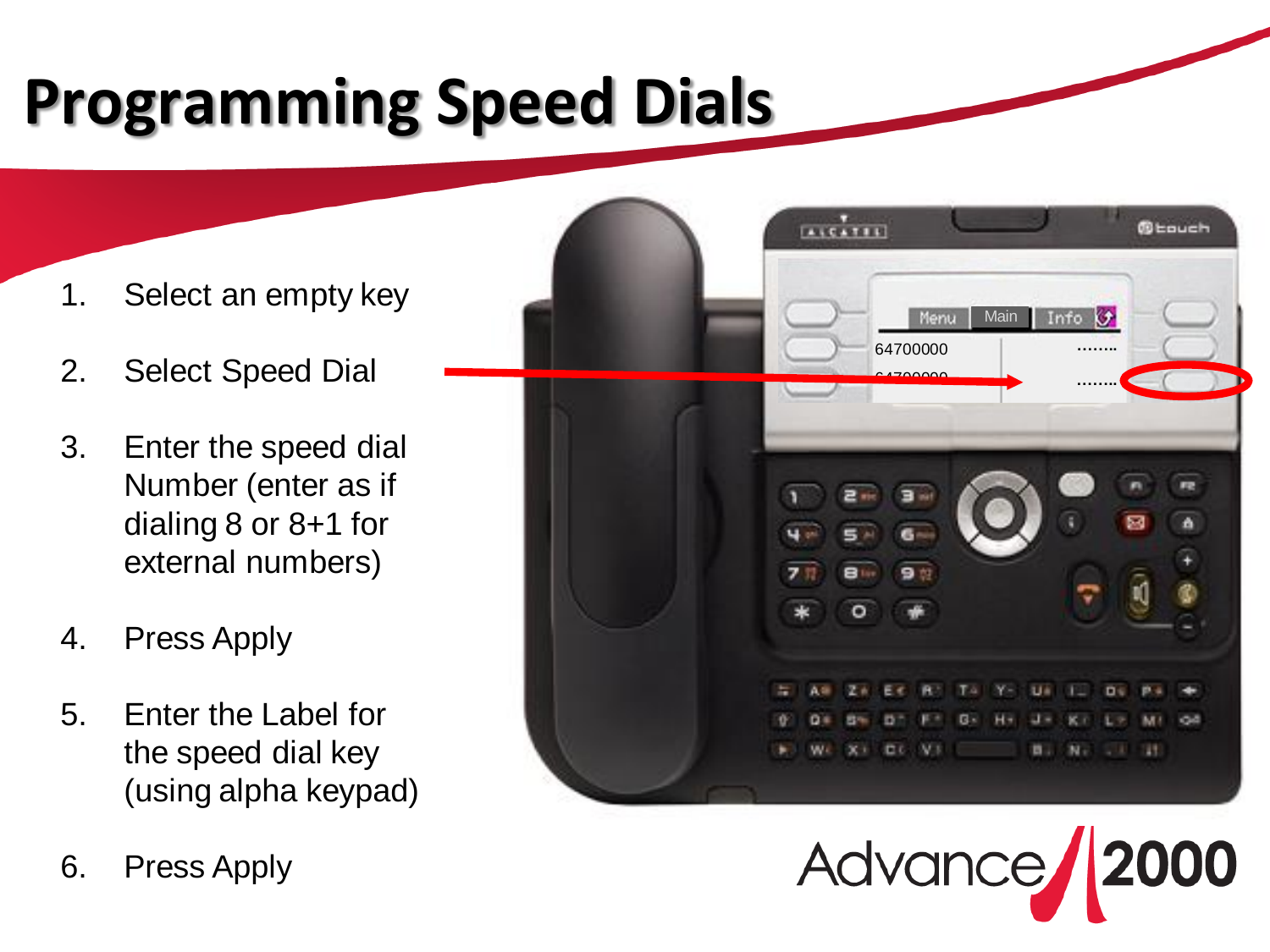# **Modifying Speed Dials**

#### While on the Main Screen

Press the info button  $\bigcirc$ 

Select the speed dial to edit



 $T = 10$ **BEDUCH Thu Feb 14 2008 14 2009 14 2009**  $\equiv$ **Number: Mnemonic: Delete Modify** me э  $6 9<sub>10</sub>$ 7日 Blin Ō  $O<sub>4</sub>$ -19 **B.**  $M<sub>1</sub>$ 



Select delete or modify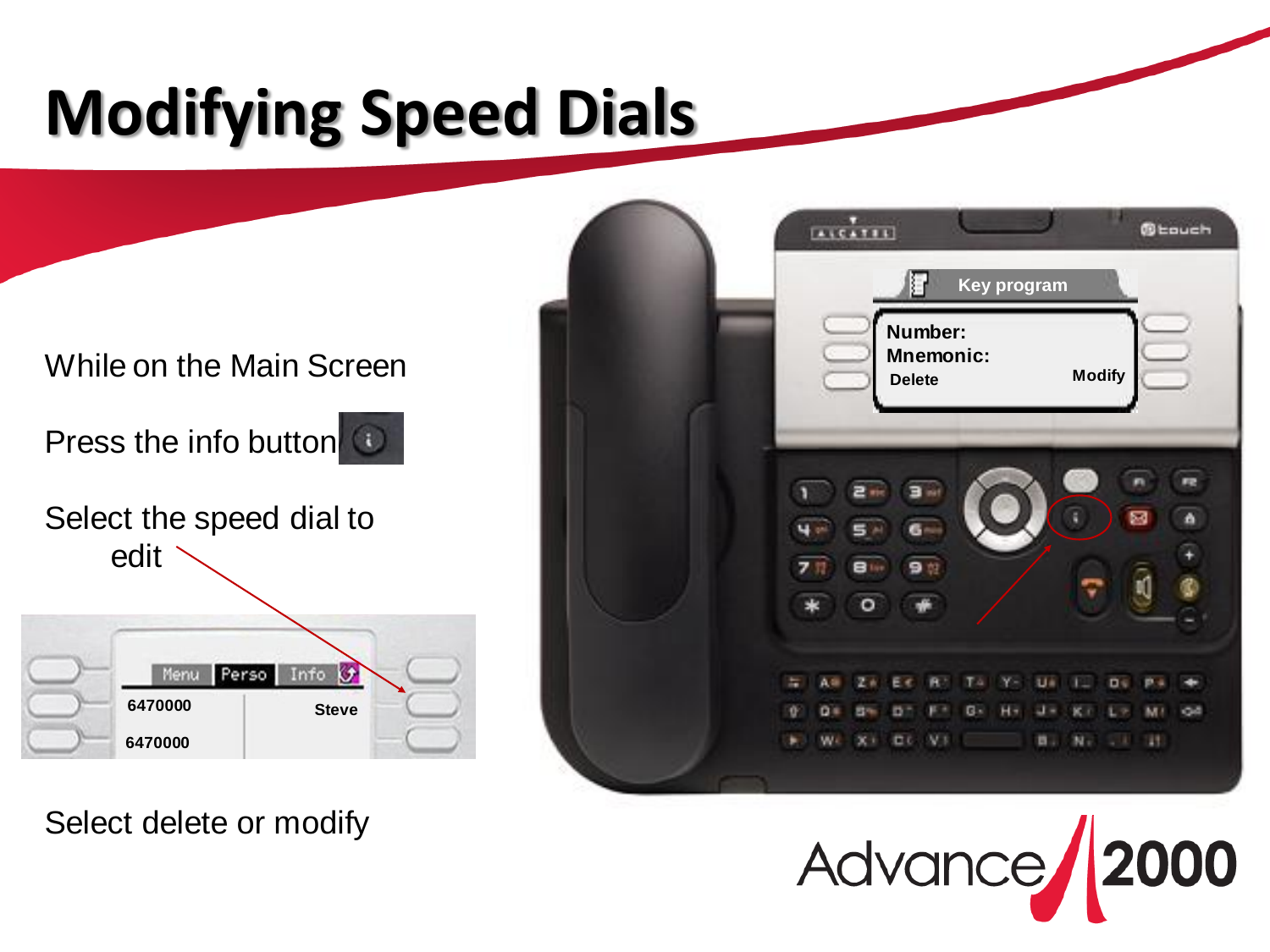## **Messaging Screen**

This screen displays the number and type of waiting messages as well as the number of call-back requests and number of unanswered calls.